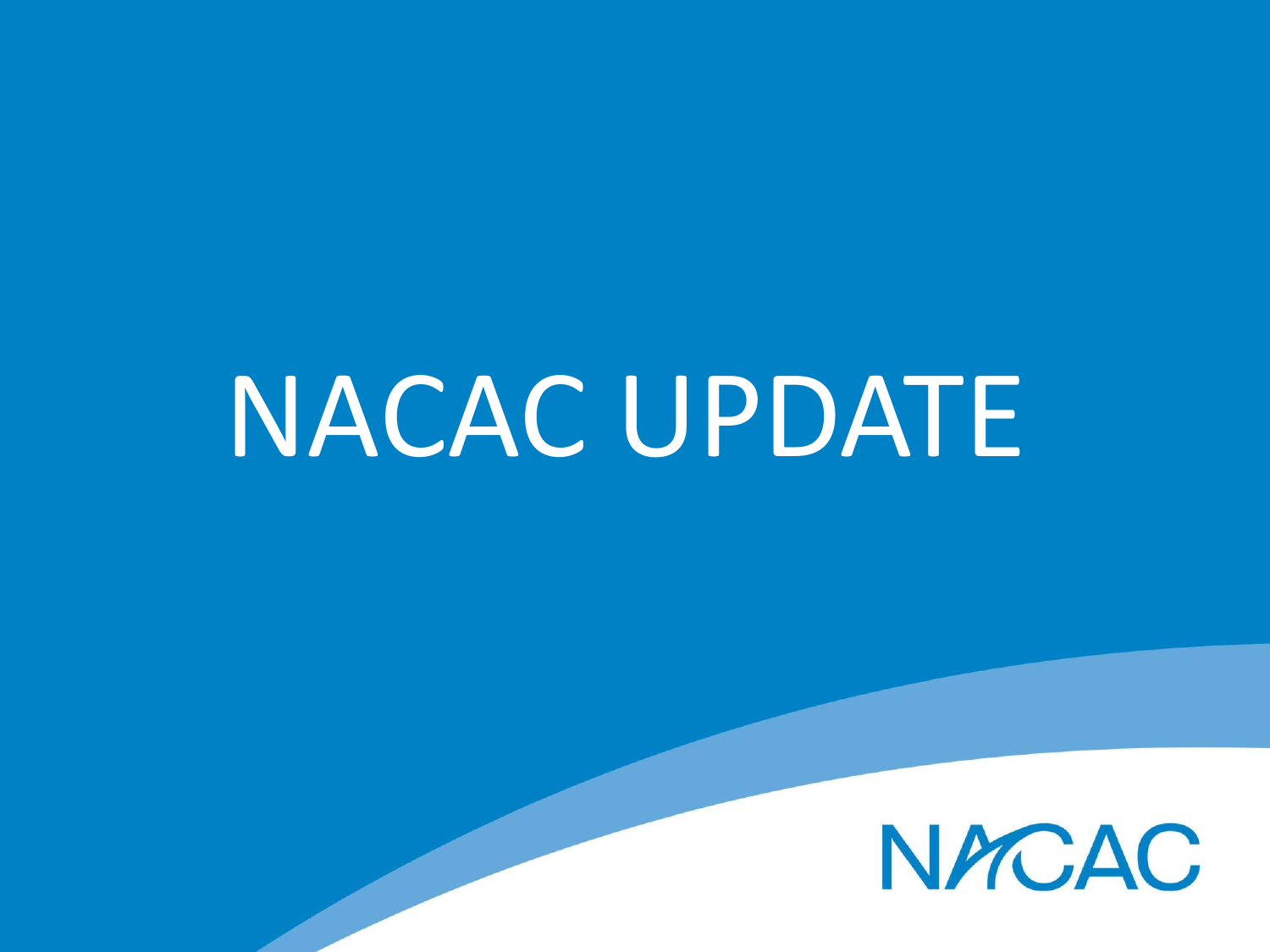#### NACAC STRATEGIC PLAN 2017-20

Vision: "NACAC empowers admission and counseling professionals to champion the opportunity for all individuals to pursue higher education and aspire to lives of personal achievement and contribution to the public good."

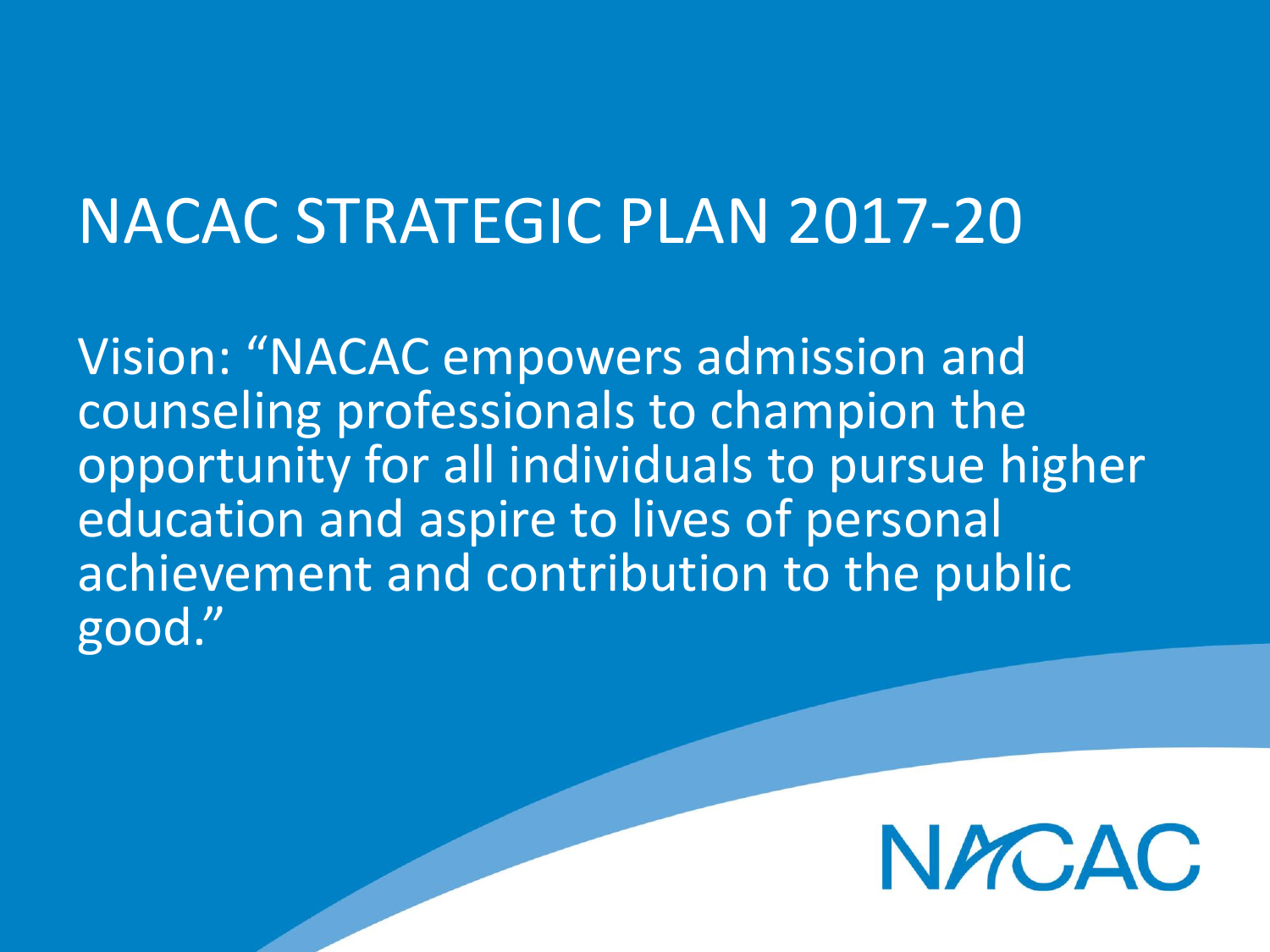### NACAC STRATEGIC PLAN 2017-20

Mission: "NACAC defines professional standards and provides leadership, knowledge, advocacy, research and a forum for collaboration to support admission and counseling professionals."

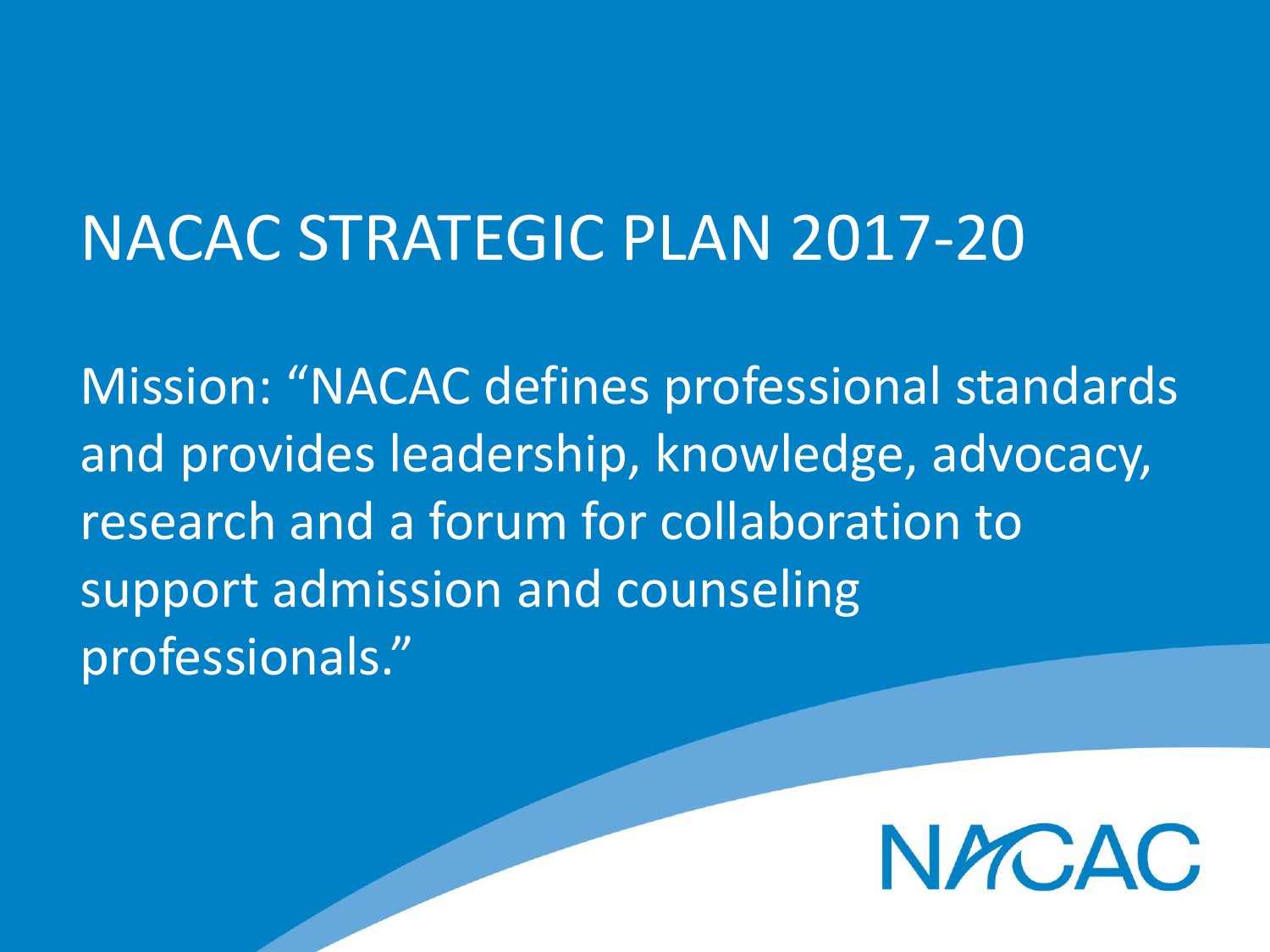### NACAC STRATEGIC PLAN 2017-20

- **Advocate for Access, Diversity and Inclusion**
- **Professional Standards**
- **Professional Development, Research and Knnowledge**
- **Organizational Effectiveness**

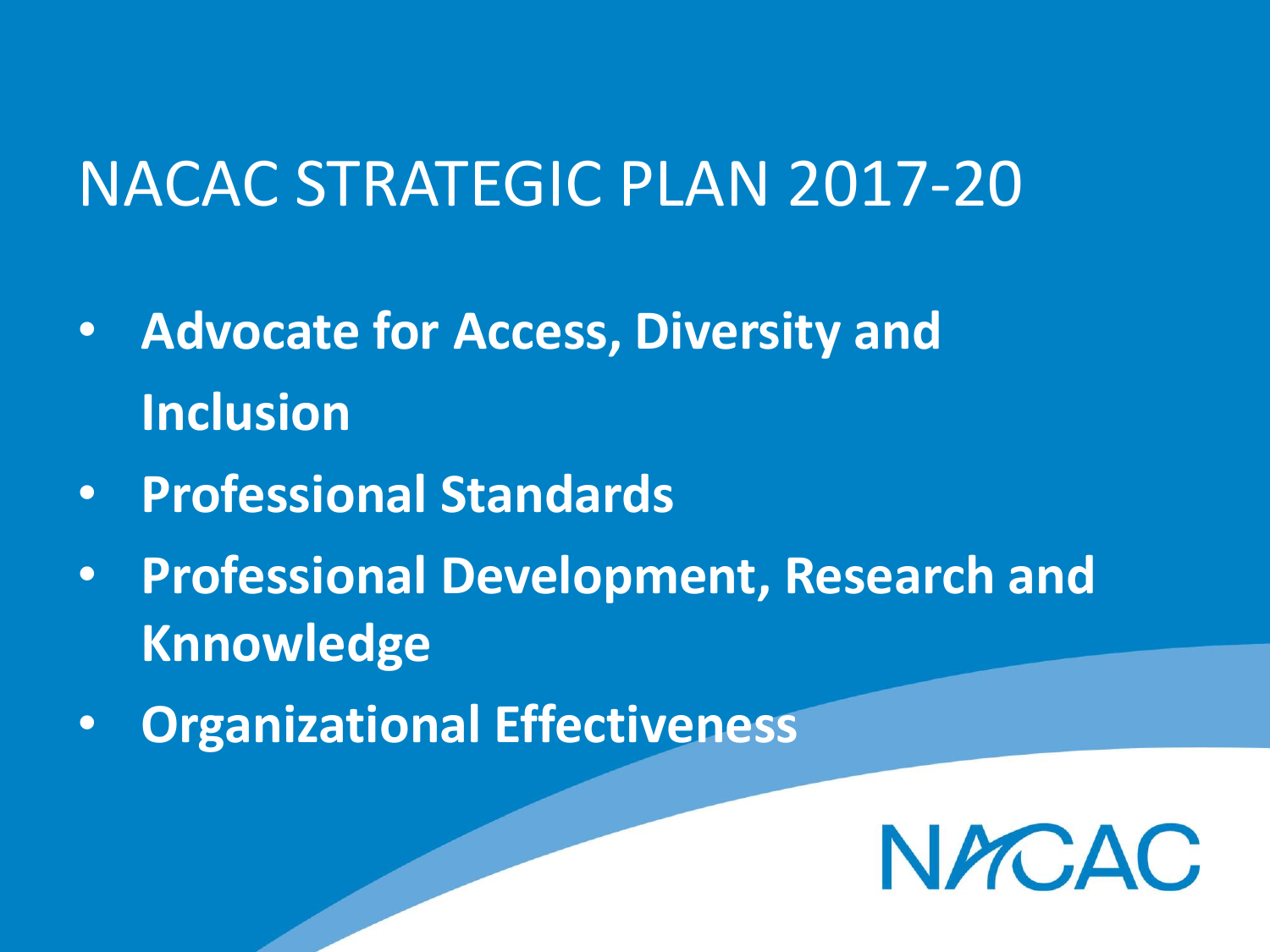# BOARD OF DIRECTORS' GOALS

- Provide oversight of the NACAC strategic plan.
- Offer guidance to the effort to create a new membership model and fee structure.
- Monitor and guide the initiative to restructure NACAC's governance.
- Continue efforts to ensure NACAC's financial health and stability.

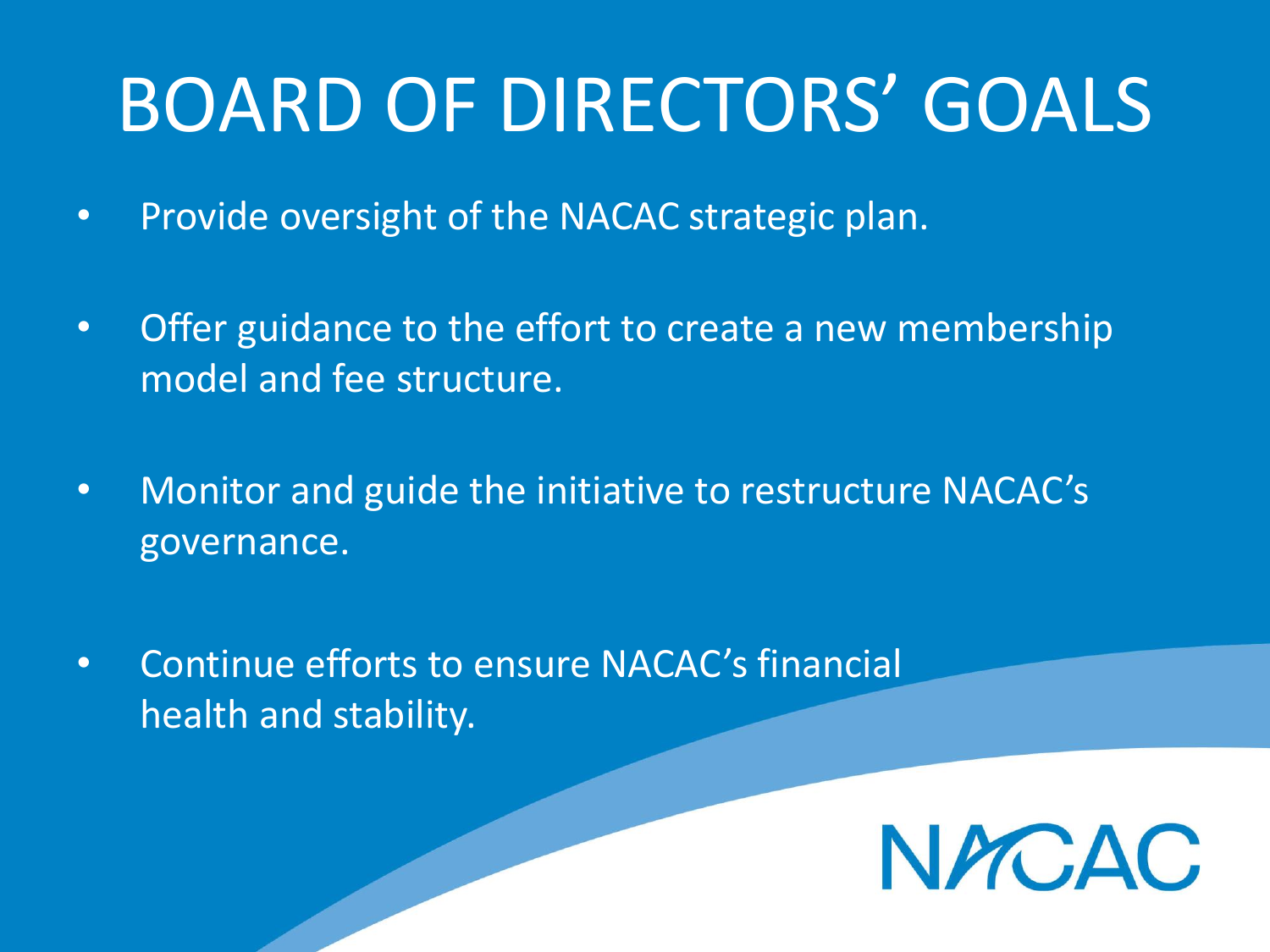# BOARD OF DIRECTORS' GOALS

- Encourage and support NACAC members in their commitment to positive action, activism, and advocacy.
- Help create a NACAC culture that demonstrates diversity and inclusion.
- Help to promote respect, cooperation, and dialogue among NACAC's members.
- Continue NACAC's commitment to good governance, new ideas, and leadership.
- Commit to dialogue with the membership to ensure transparency, active listening and engagement.

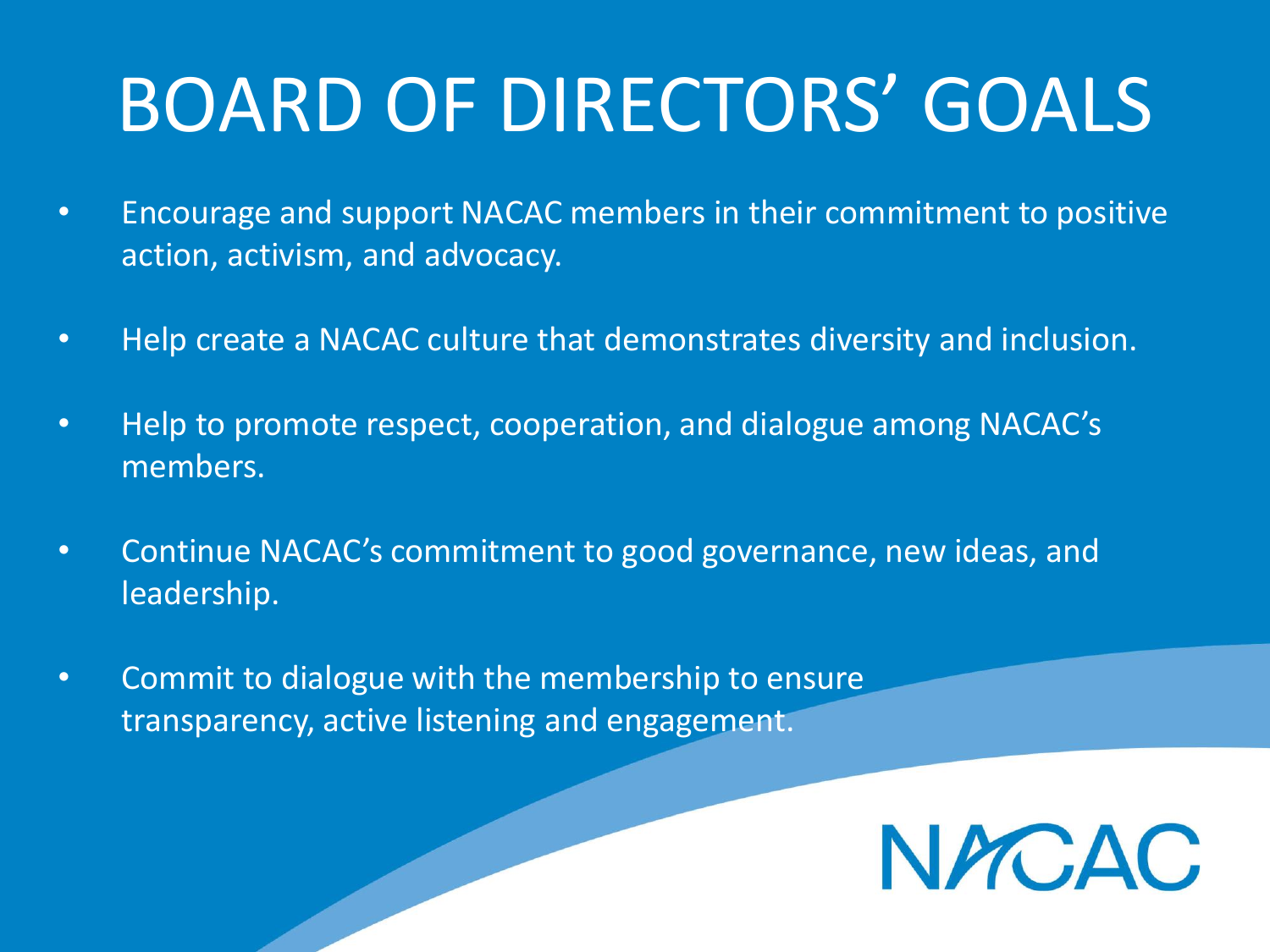## SPGP:CEPP

- Approved at Assembly in September 2017.
- Created after a two-year effort led by the **Steering Committee on Admission Practices**.
- Condenses, simplifies, and modernizes the language of the previous SPGP and related documents.
- Will enable NACAC to respond to changing practices and innovations in the profession now and in the years to come.

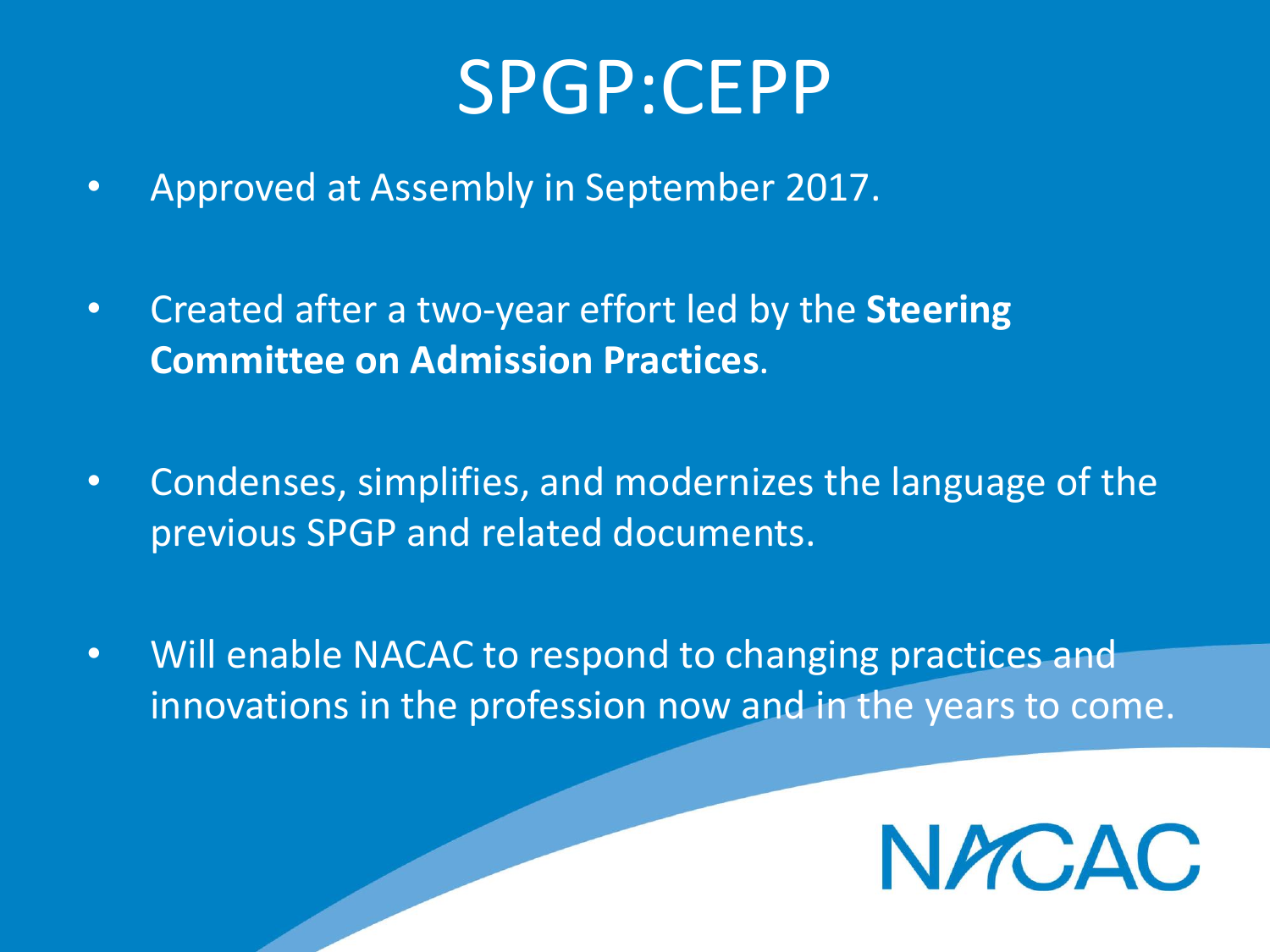# THE DOJ INQUIRY

- The US Department of Justice's Antitrust Division is conducting an inquiry into NACAC's CEPP: NACAC's Code of Ethics and Professional Practice.
- We remain confident in the values that are the basis of the new Code of Ethics and in our mission to serve students and our fellow professionals.
- We will keep members informed as the inquiry progresses, and as more information is available.

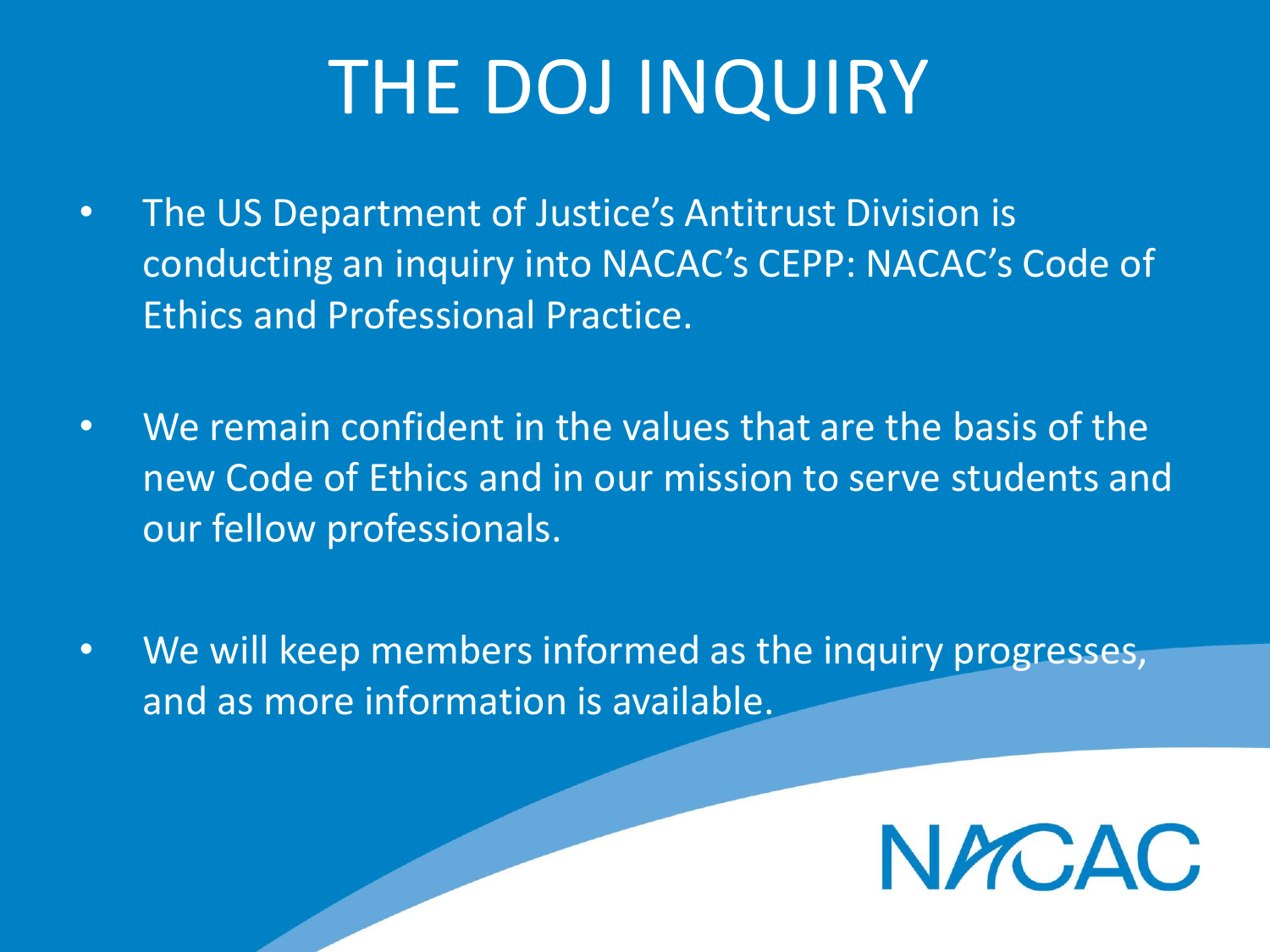# GOVERNANCE RESTRUCTURING

Developing recommendations for a governance model that reflects today's membership and the current higher education environment

Work will include surveying, research, focus groups, and thoughtful engagement with members and leaders.

Topics include: NACAC's election processes; standing committees; the role and function of the Assembly; the affiliate Presidents' Council; member voting and membership categories; and the function and structure of the Board of Directors.

Plenty of opportunity for member feedback.

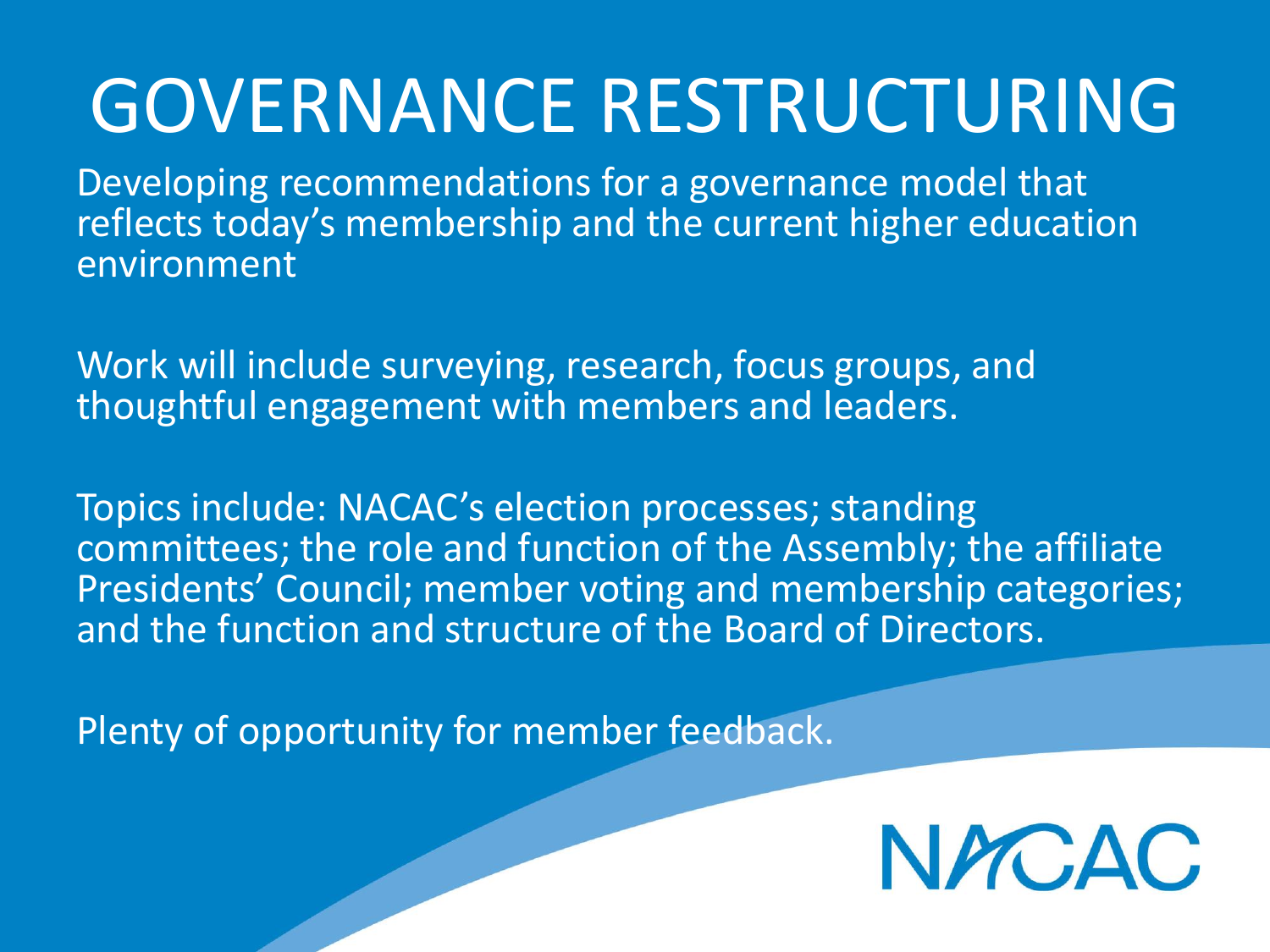# Proposed Changes Assembly 2018 Schedule

AP Committee recommends moratorium on edits to the new SPGP:CEPP.

Ad Hoc Committee on Governance Restructuring may suggest Assembly changes – 2018 may be time to try out changes.

Proposed changes:

- Limiting SPGP:CEPP to motions for future consideration
- Engaging delegates in discussions of Association business

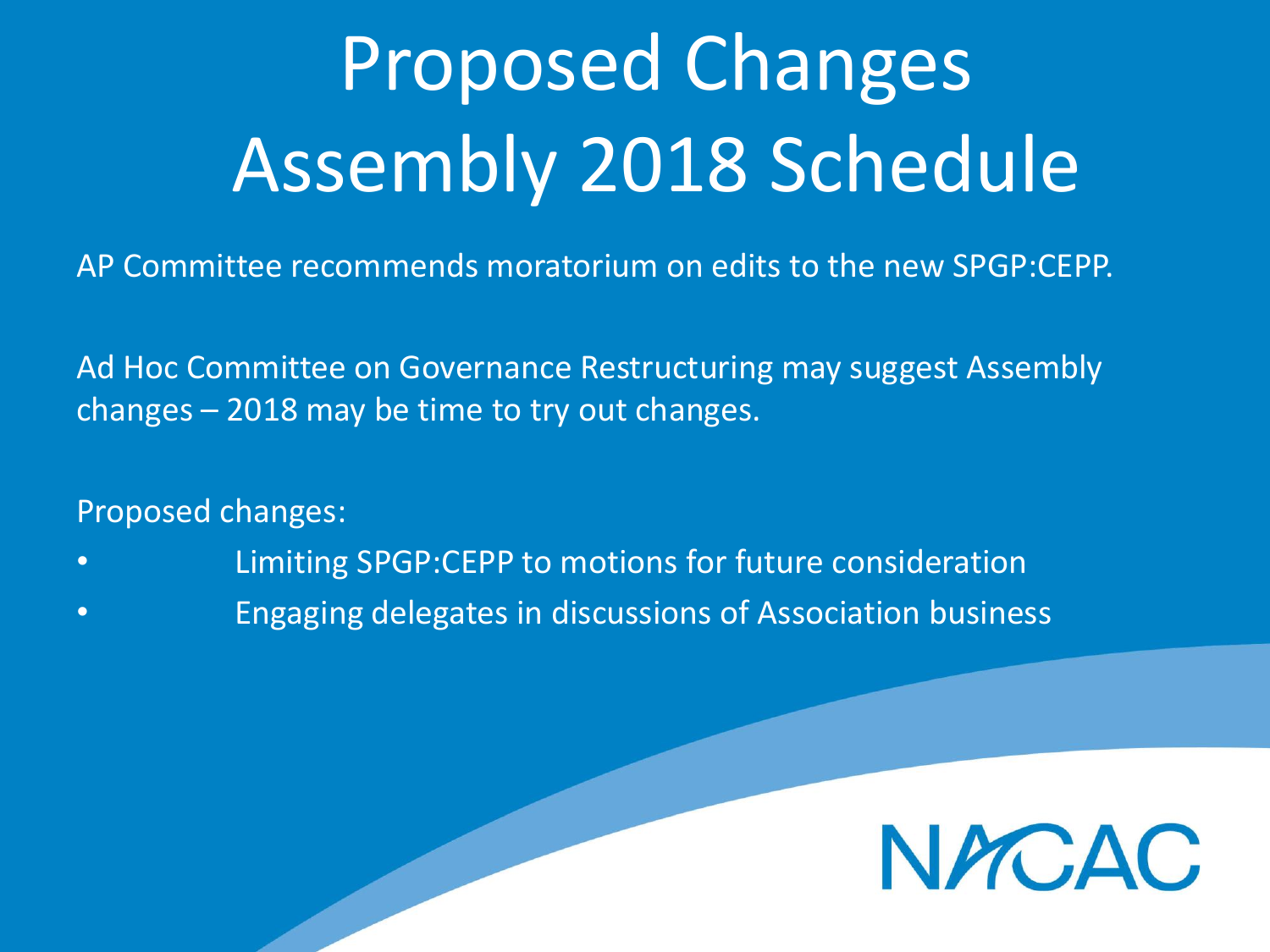# MEMBERSHIP MODEL & DUES STRUCTURE

- New model for membership that would make our member categories and membership fees simpler, fairer, and easier to understand.
- Based on feedback from extensive member surveys and focus groups.

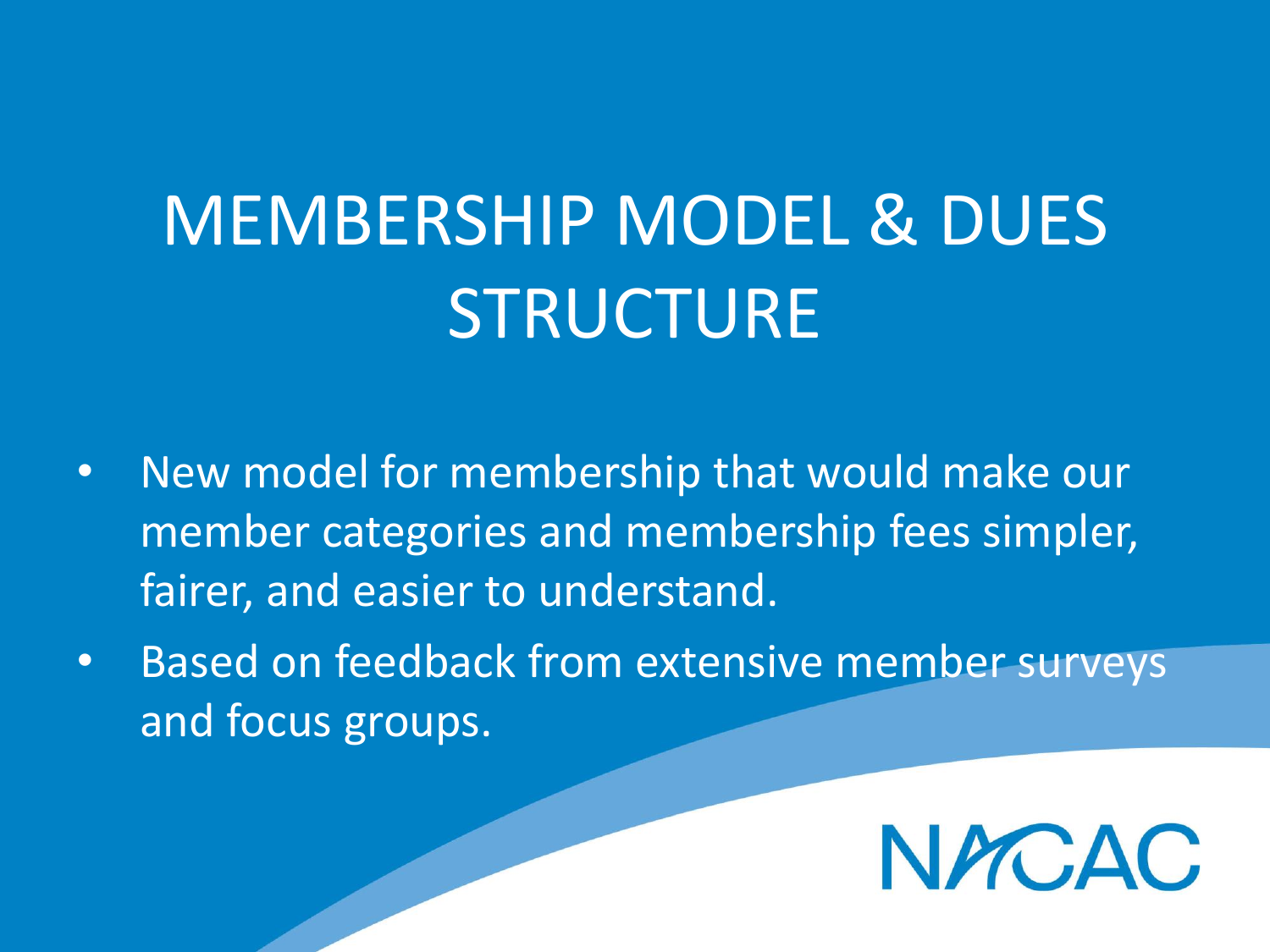### MEMBERSHIP MODEL & DUES **STRUCTURE**

- Primary change would be a flat fee for institutions that includes all professional staff.
- Dues for each institution would be based on the number of staff.
- Changes to take effect in 2020.

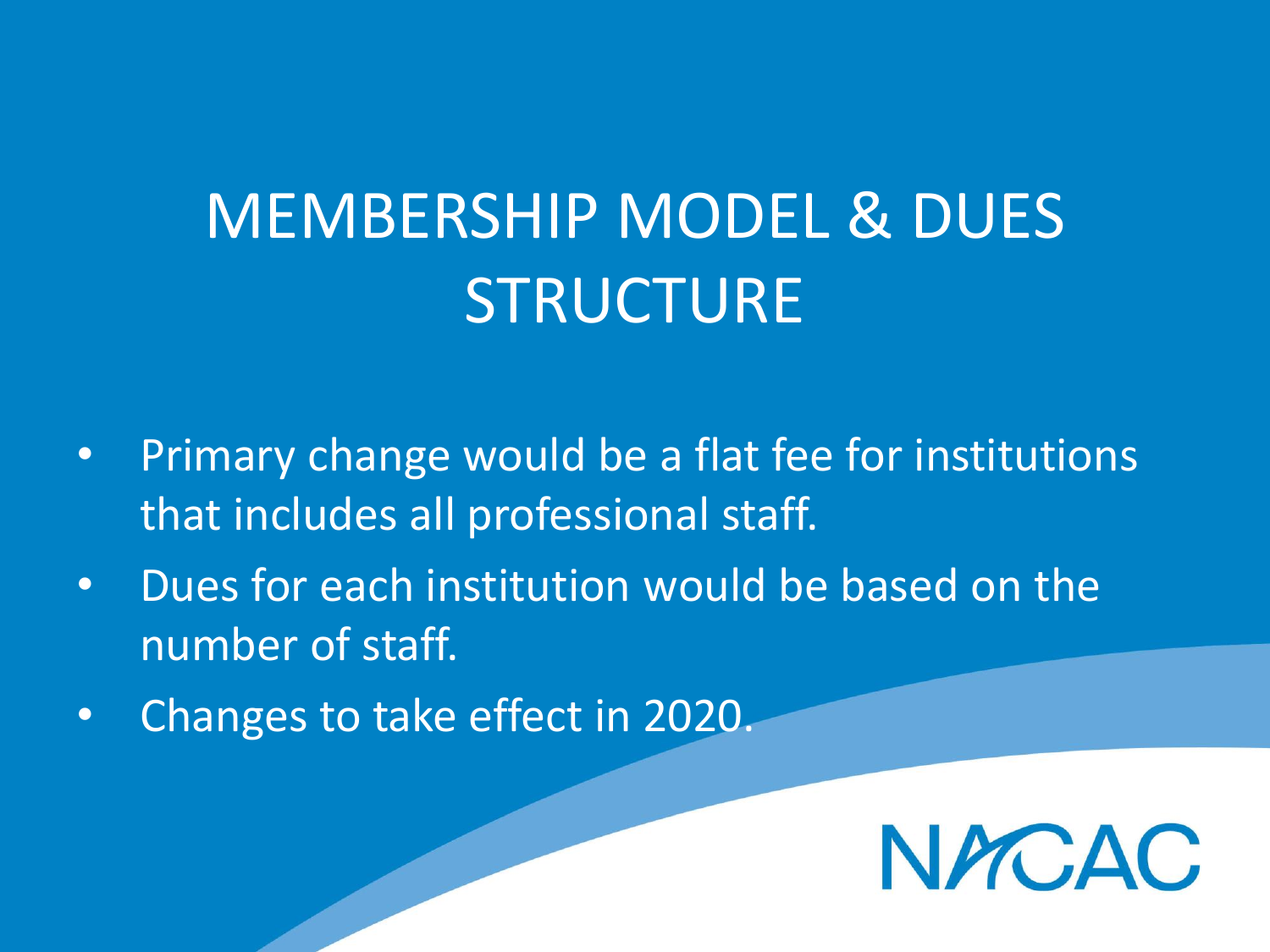#### E-LEARNING COURSE

Online training platform to enable members to learn anytime, anywhere, and at their own pace.

First course: "Financial Aid 101."

Features informative graphics and videos, as well as quizzes to help measure your progress.

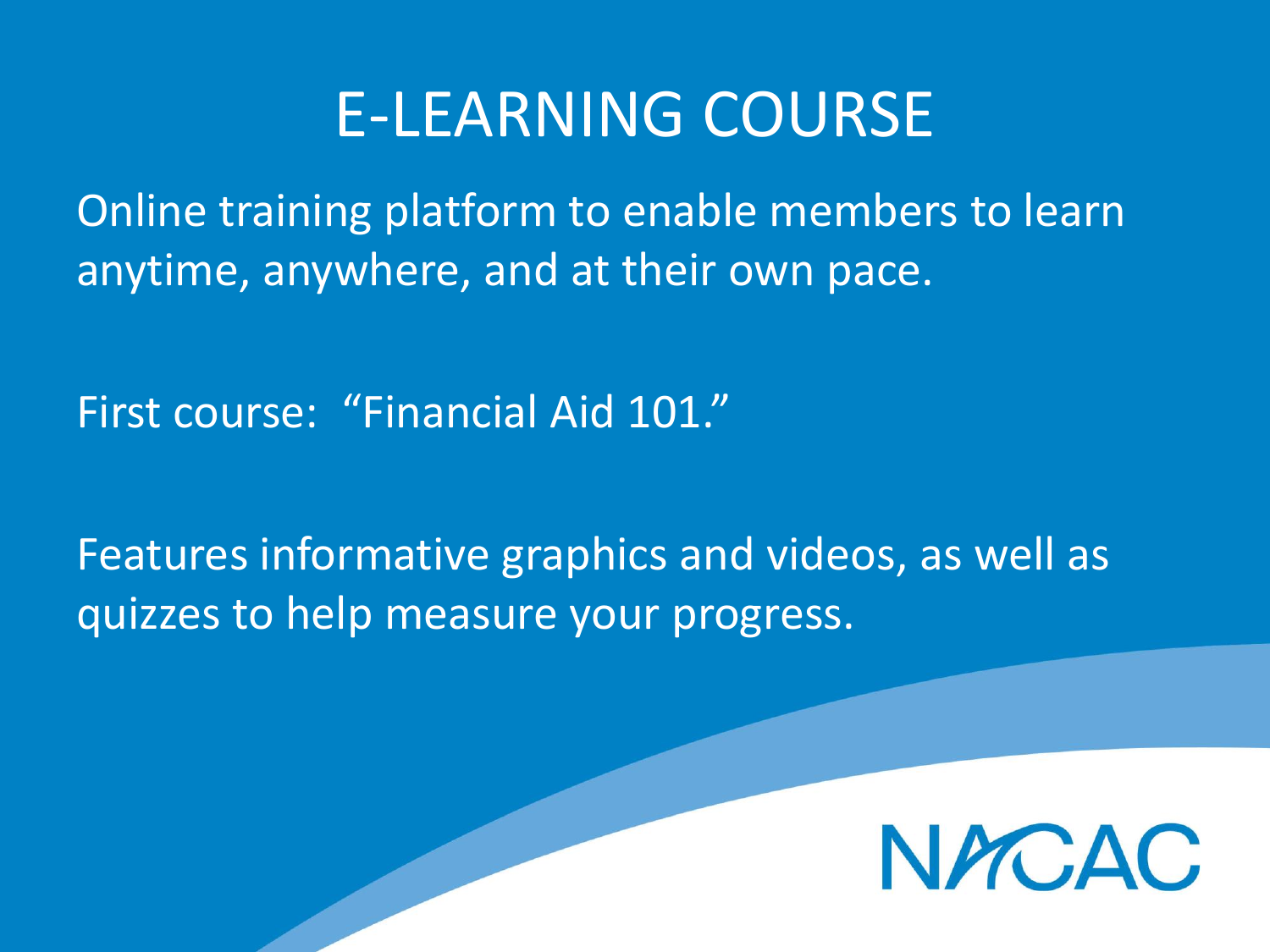### TRANSFER

- Transfer included in 2017-2020 strategic plan.
- NACAC working to include transfer in all programming.
- Transfer addressed in new SPGP:CEPP
- Transfer Knowledge Hub.

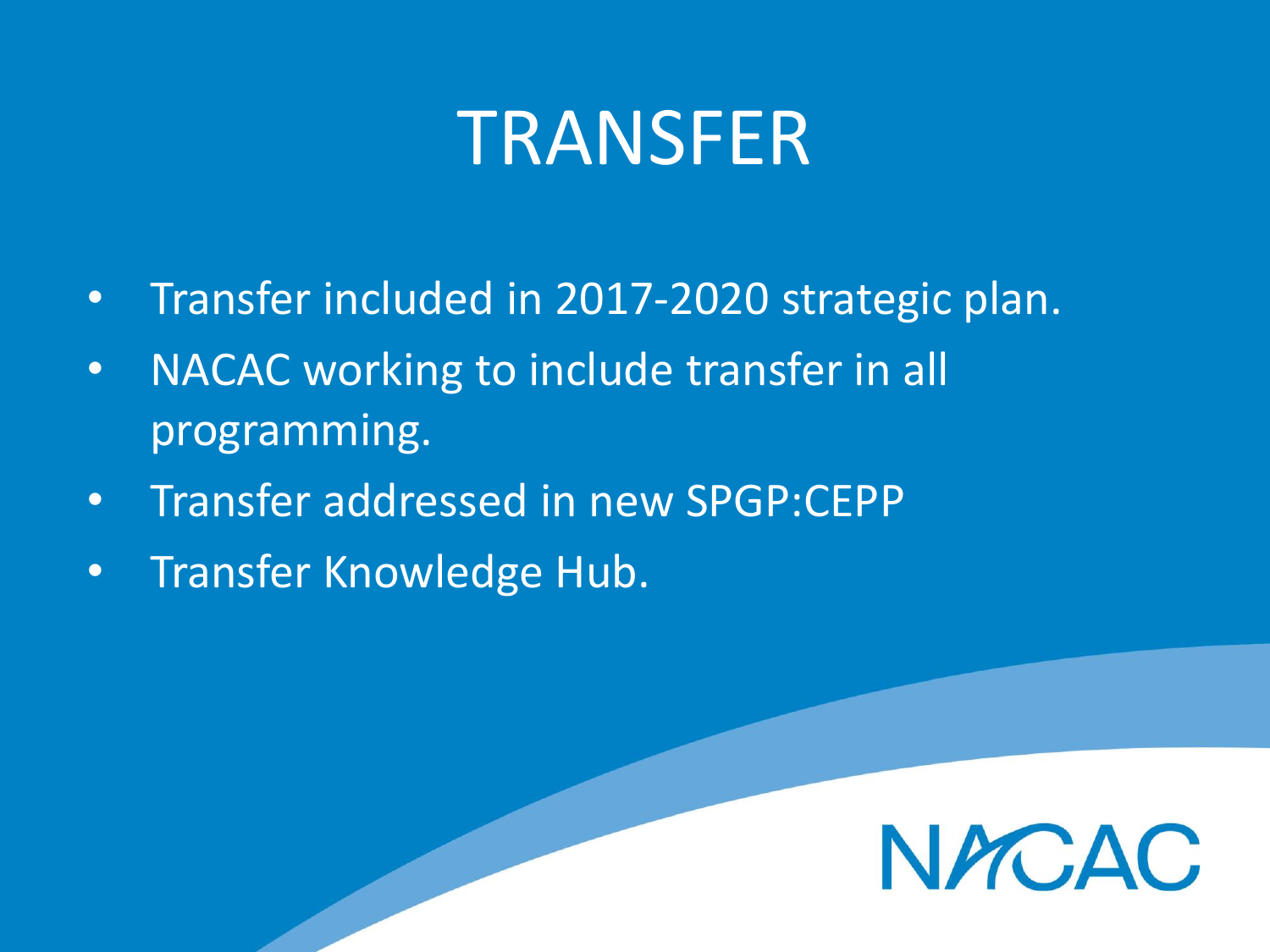# COUNCIL FOCUSED ON **COUNSELING**

NACAC joined ten organizations to form the Council of National School Counseling and College Access Organizations, with the goal of supporting every United States student with college and career preparation, access, and success.

A new web portal collects and organizes all the counseling resources created by its nine-member organizations and has recently published a comprehensive review of school counseling coursework.

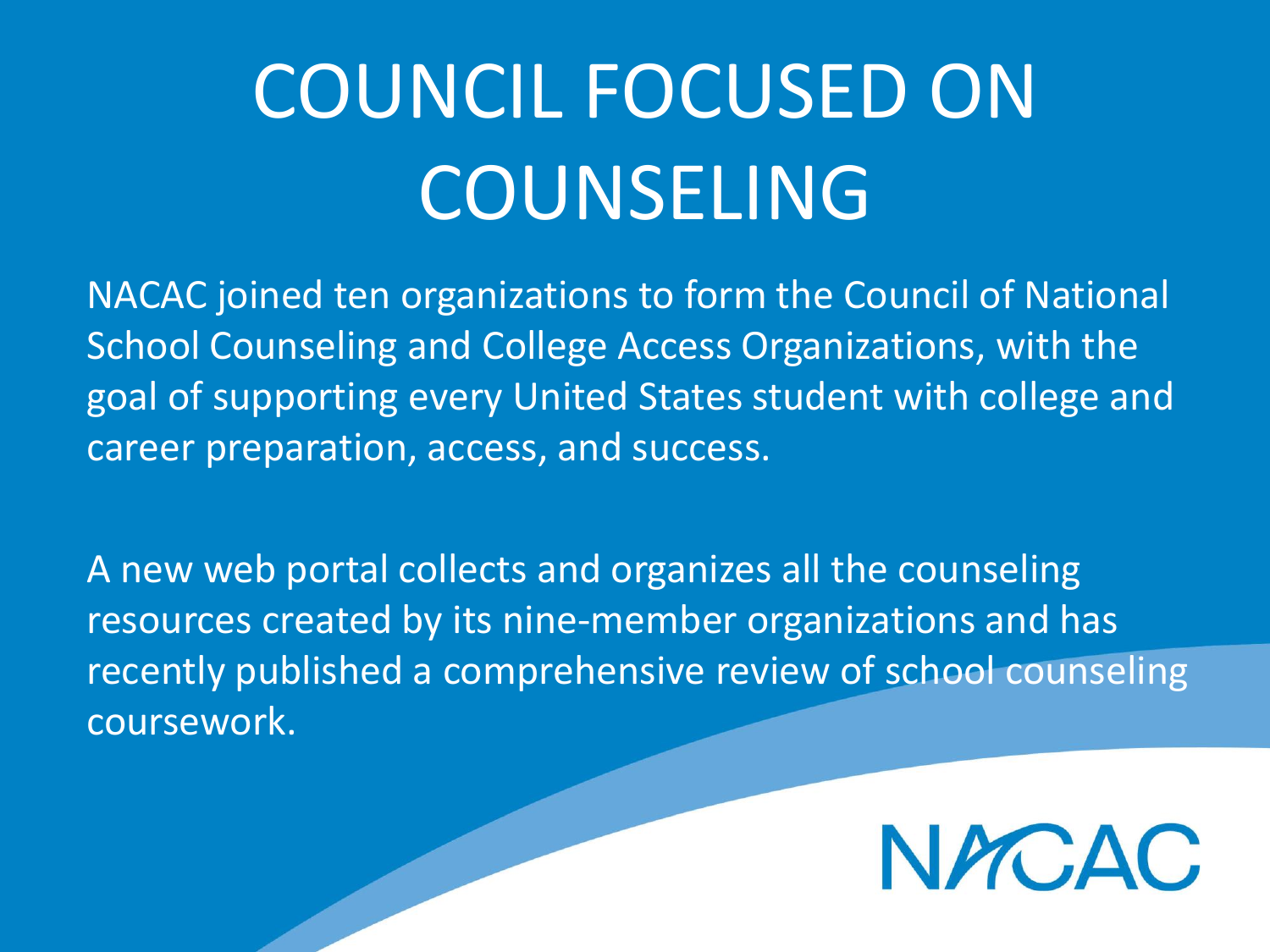### NATIONAL COLLEGE FAIRS

- Nearly 100 National College Fairs, Performing and Visual Arts College Fairs, and STEM College and Career Fairs last year
- More than 675,000 students, parents and counselors took part in National College Fairs last year.
- More than 1800 college and universities participated in NCFs.

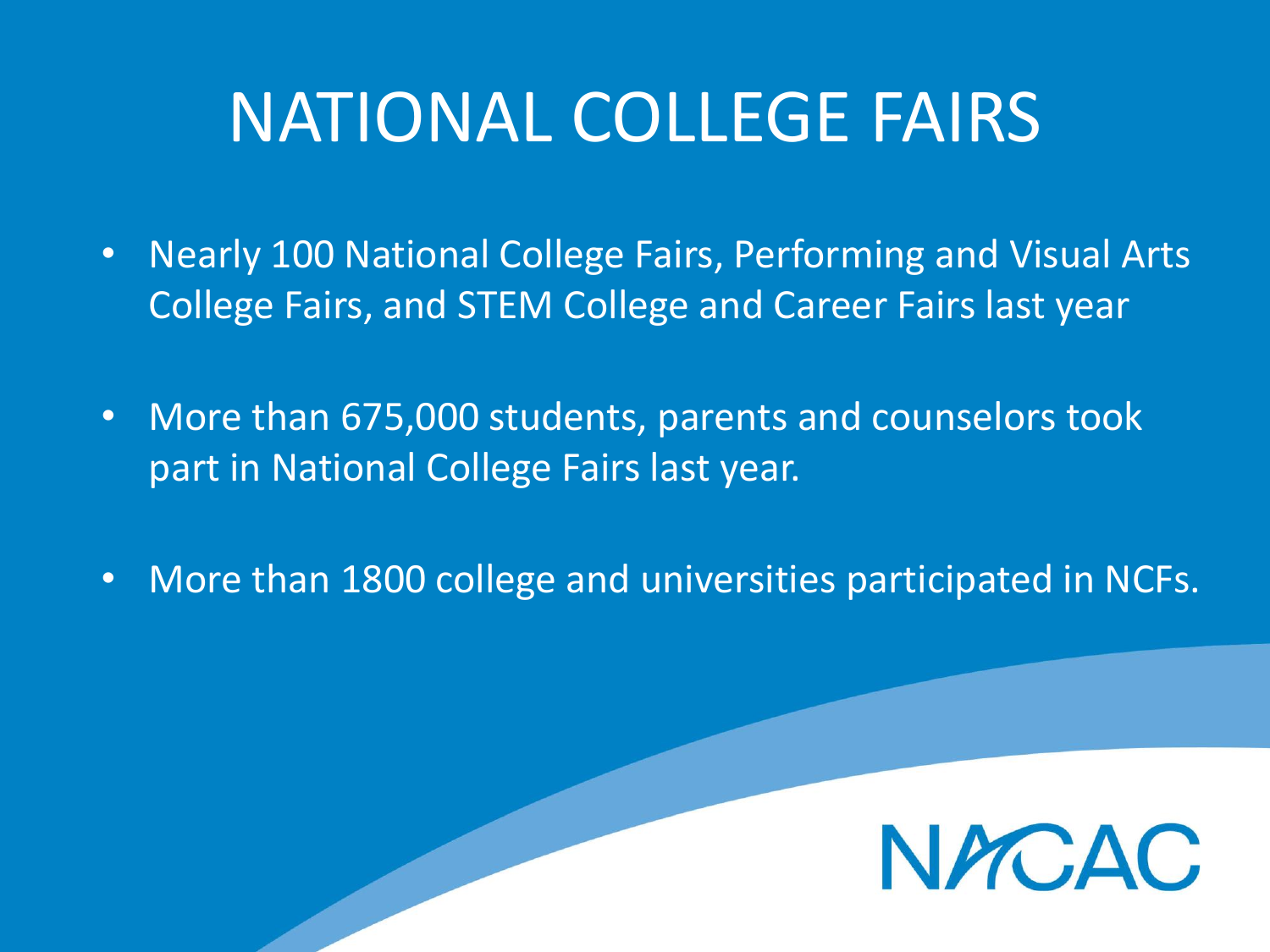### STEM COLLEGE AND CAREER FAIRS

- Since 2016, STEM fairs feature colleges and universities with offerings in science, mathematics, engineering and technology.
- The fairs feature industry representatives who share information about STEM careers.
- Three new STEM fairs are being added in 2018 in Denver, Baltimore, and St. Louis.

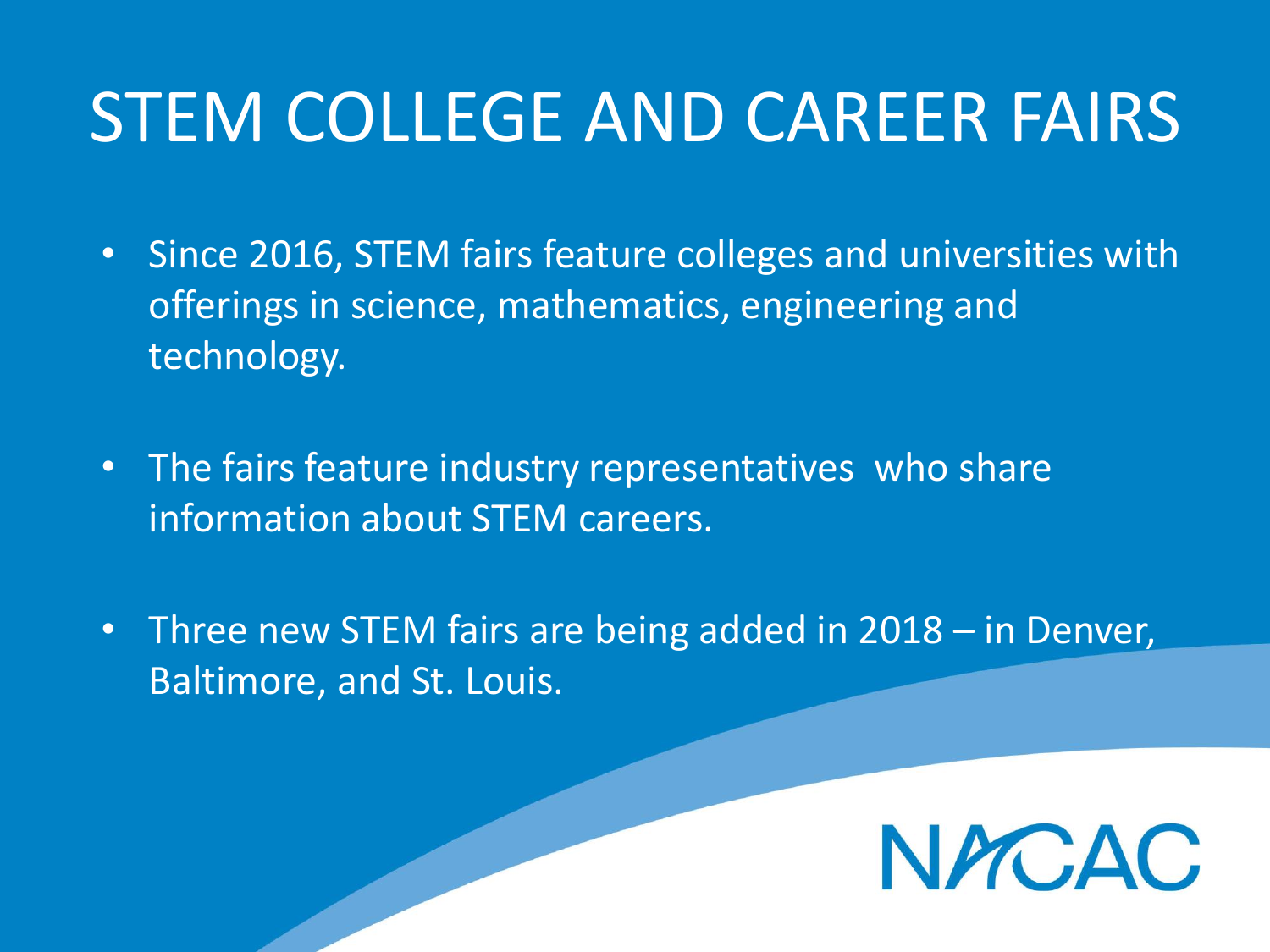### MEMBERSHIP

The association has grown to nearly 16,000 members.

If you are not a member of the national organization, we invite you to explore the benefits of membership at www.nacacnet.org

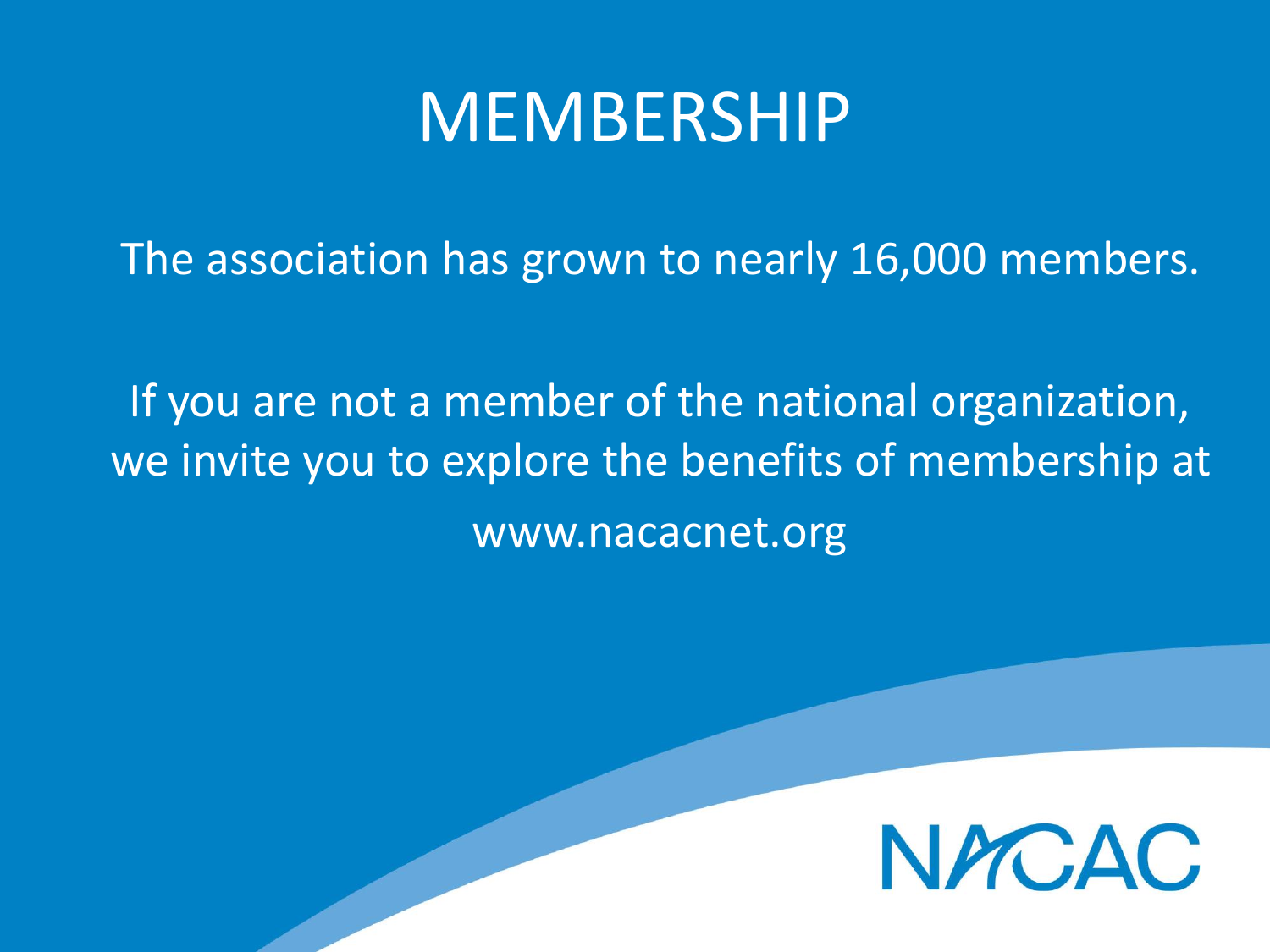### IMAGINE GRANTS

- The Imagine Grants Committee awarded about \$53,000 in grants this past year, enabling college admission counselors, high school counselors and others to participate in professional development.
- 2018 will be the sixth year for the Public High School Counselor Grants, enabling each of NACAC's 23 affiliates to receive \$2,500 to sponsor a public high school counselor or counselors to attend professional development

*To donate to the Imagine Fund, just visit the NACAC website and click on "DONATE" at the top of the home page.*

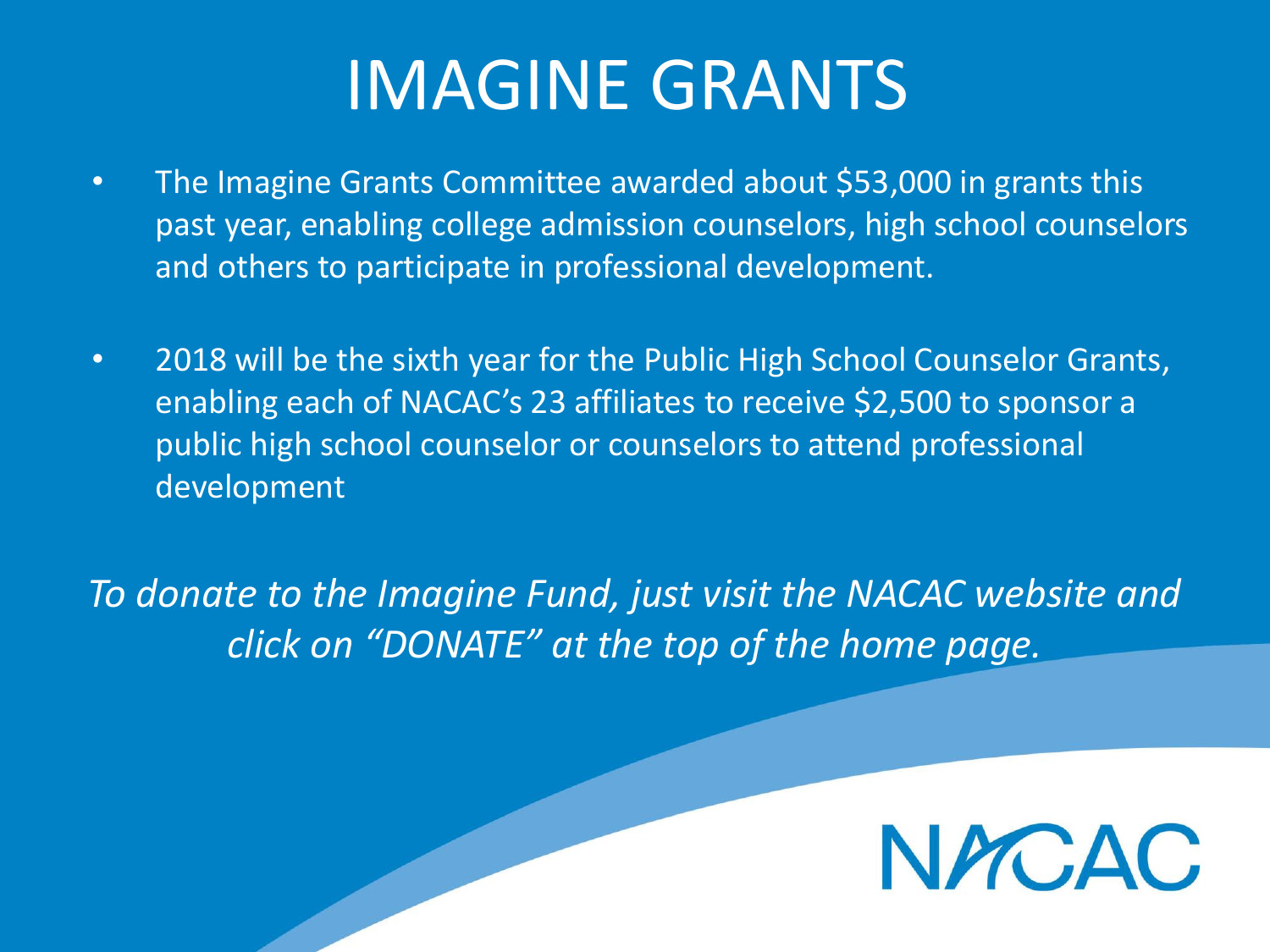### EDUCATION AND TRAINING

- **Emerging Admissions Professionals (EAP Program):** Plans for 2018 include nine EAP programs in the spring: Raleigh, Miami, New York City, Atlanta, Hartford, Montgomery County (MD), Prince George's County (MD), Los Angeles, and Dallas/Ft. Worth.
- **Guiding the Way to Inclusion** July 29 August 1, 2018, in Washington, DC. This program targets admission professionals responsible for recruiting underrepresented or underserved students to our nation's campuses
- **Fundamentals of College Admission Counseling** The 5th edition of this textbook for graduate and certificate programs will be released this summer in time for purchase before Fall semester.
- **Preconference Workshops**: In addition the sessions offered during the National Conference, our Education and Training Department also coordinates preconference workshops.

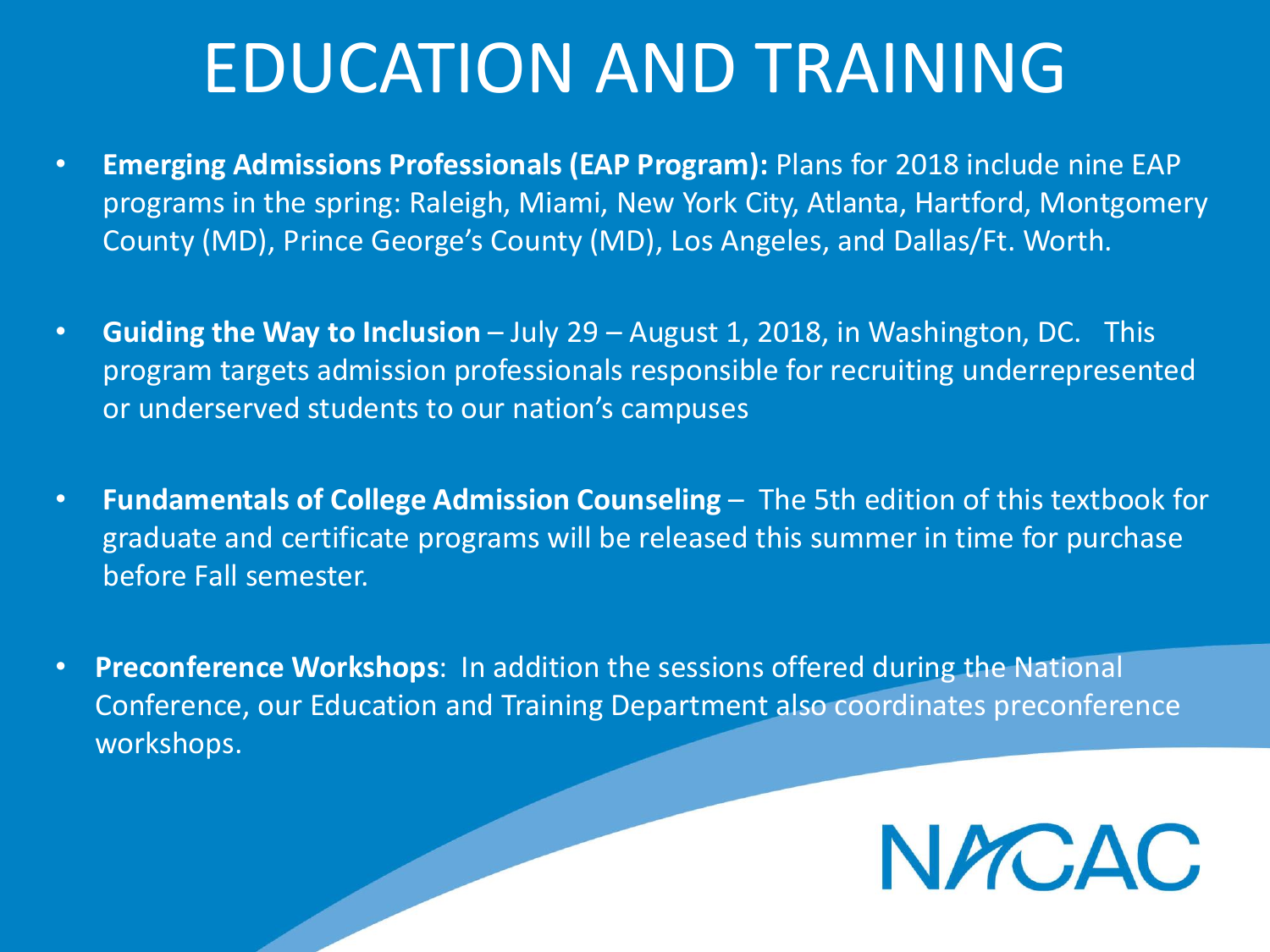### INTERNATIONAL INITIATIVES

**Since 2013, NACAC has had a Department of International Initiatives to help NACAC develop programs and strategies, and has developed resources and programs such as:**

- *Guide to International University Admission*
- **The online toolkit for counselors in the United States advising international students.**
- **Vancouver International Universities Fair**
- **"Fundamentals of Recruiting and Counseling International Students" preconference session**

**The International staff also maintains strategic relationships with a variety of national and international organizations serving students and admissions professionals – from the US Department of State's Education USA program to the Association of International Educators. Our Department of International Initiatives coordinates closely with the affiliate, International ACAC, on policy and programming.**

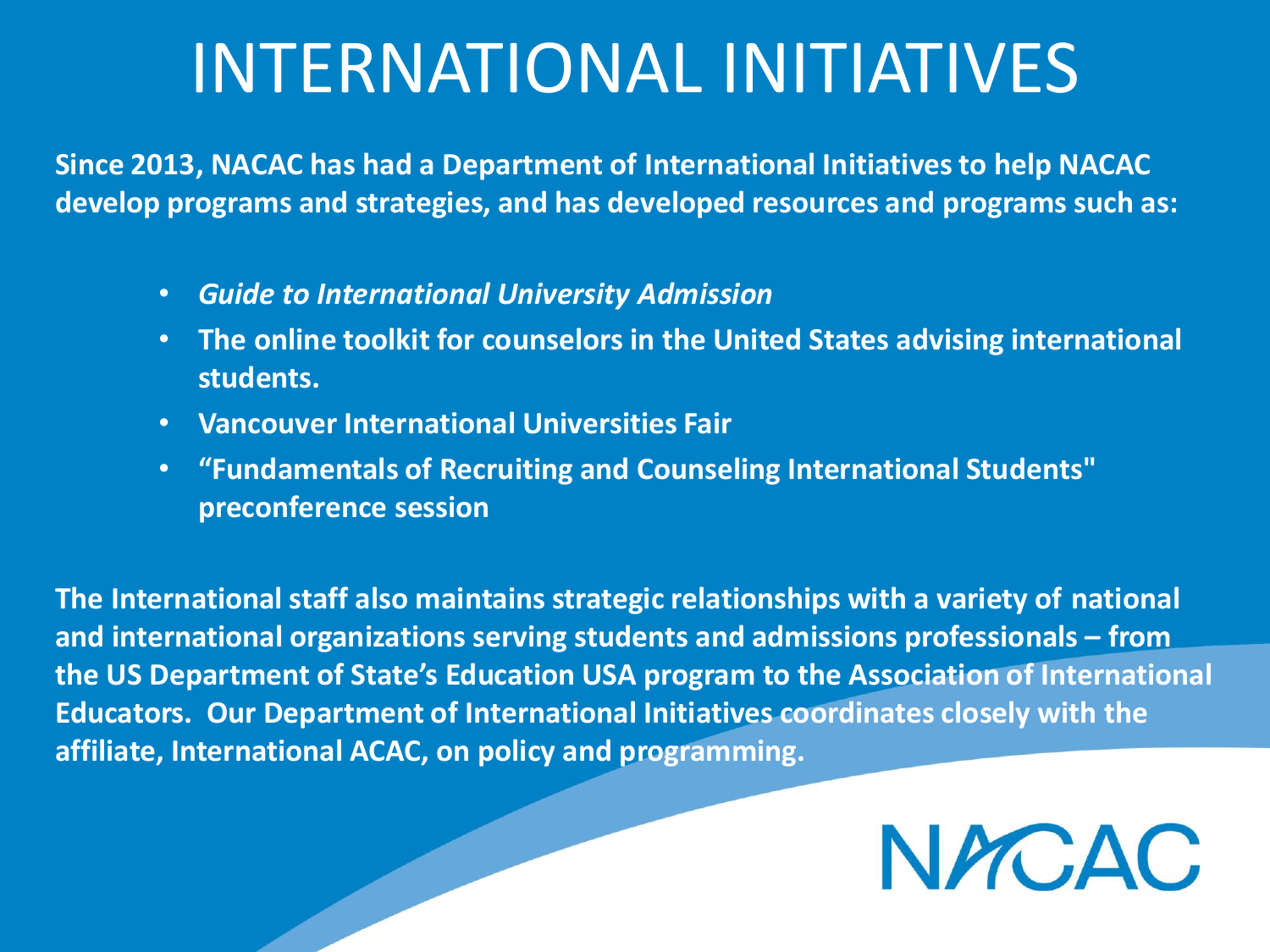## ADVOCACY, GOVERNMENT RELATIONS & EDUCATION POLICY PRIORITIES:

In brief, our legislative and policy priorities are:

- Education Funding
- Need-Based Financial Aid for Postsecondary Education
- Protecting Students and Taxpayers
- Civil Rights and Education
- Diversity

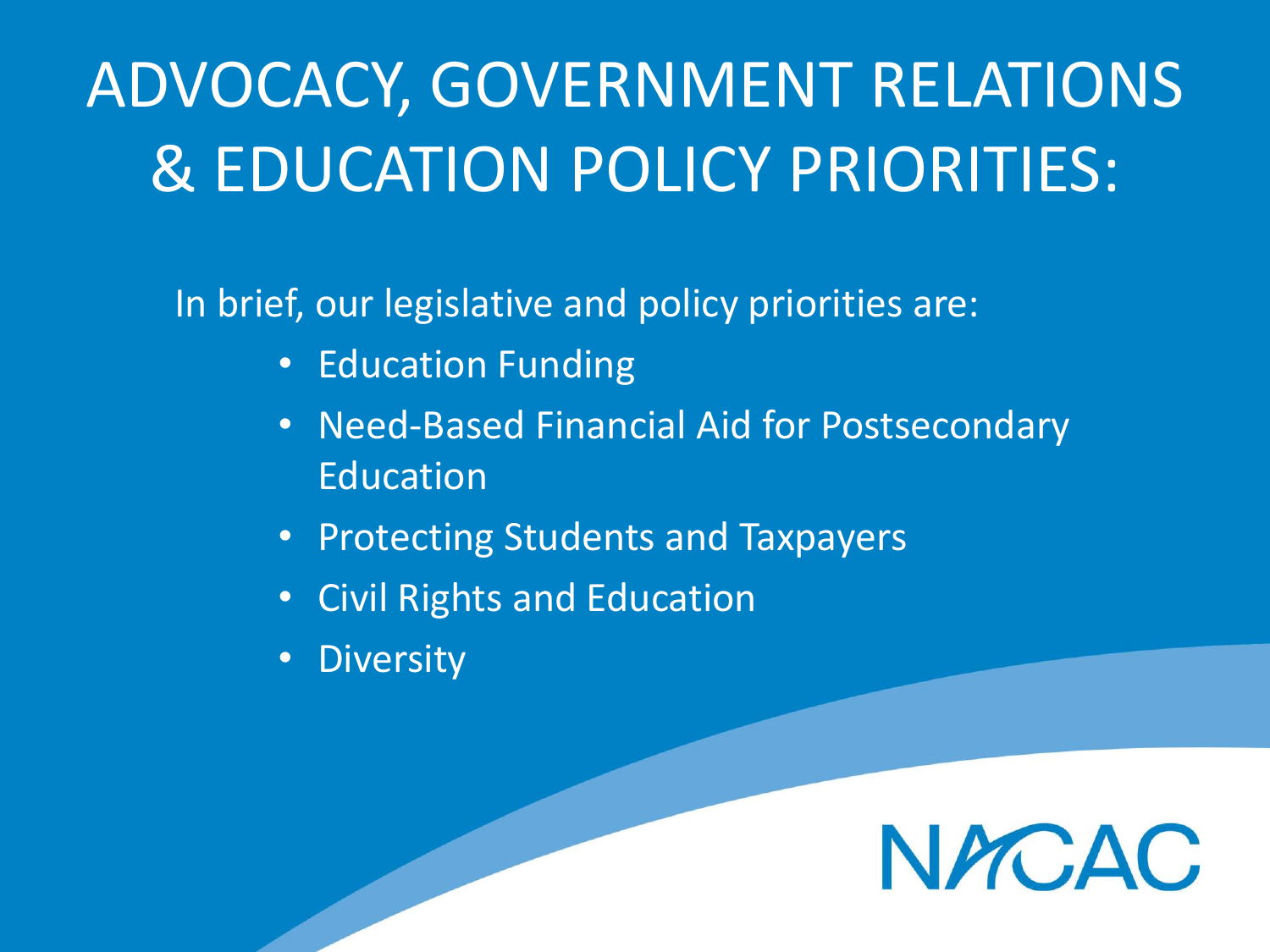## **COMMUNICATION**

#### **NACAC keeps you stay connected with:**

- NACAC websites
- Social media (Twitter, Facebook, and Instagram)
- NACAC's Admitted blog
- "Today in College Admission" which delivers summaries of the latest news on college admission directly to members' email inboxes
- *The Journal of College Admission*
- NACAC Directory of College Access and Success Programs
- NACAC Exchange
- NACAC Bulletin
- NACACREADS," our online book club that connects readers directly to the author.

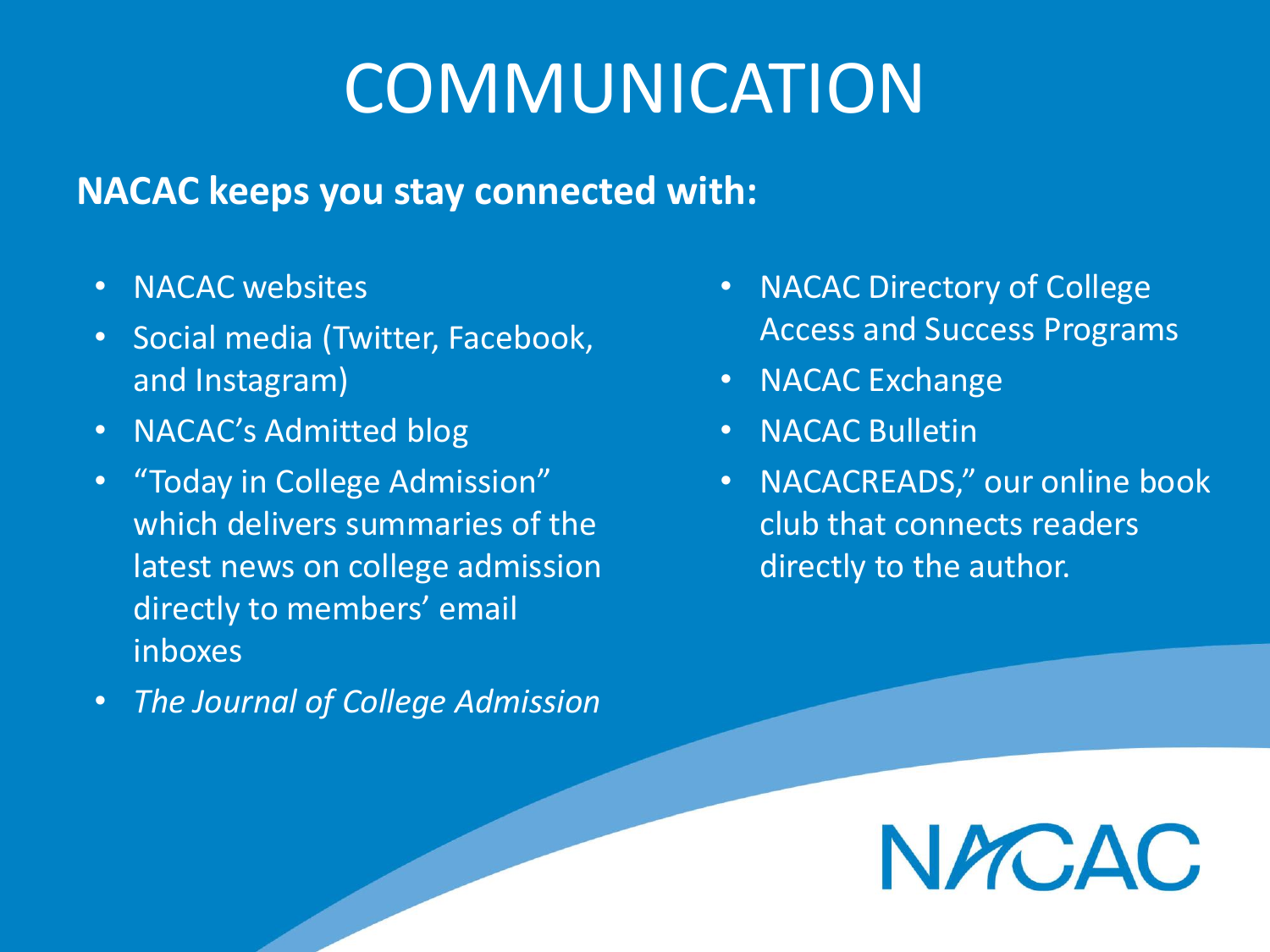### RESEARCH

NACAC's Research Department is responsible for the State of College Admission, the Admission Trends Survey, the Counseling Trends Survey, the College Openings Update, and more.

Research staff has also been in engaged in a research project with **Pricewaterhouse Coopers**, the worldwide financial services company. The project will provide information on counseling and admission professionals' knowledge of financial aid and college affordability, in preparation for the new resources

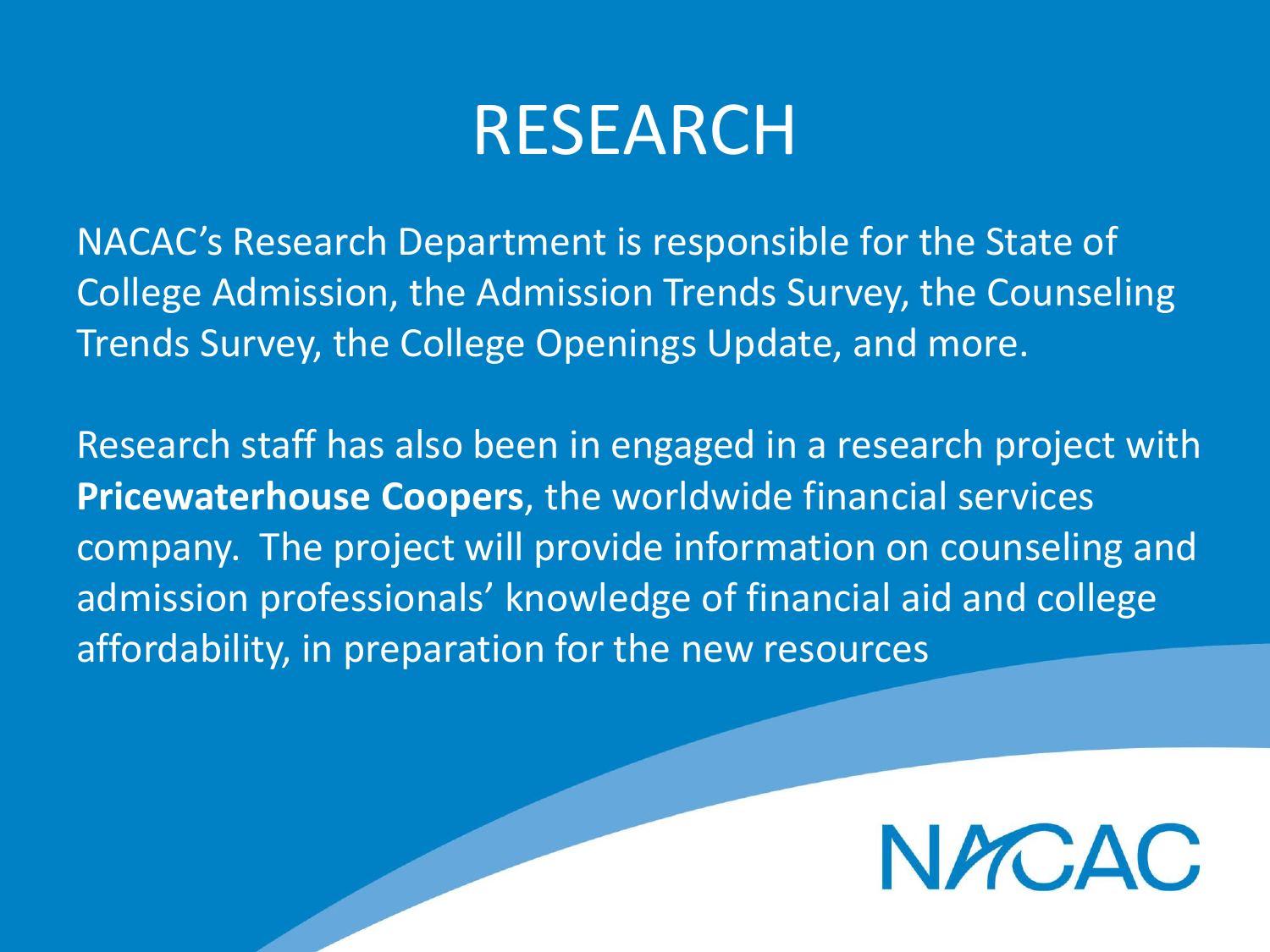### KNOWLEDGE CENTER

**On the NACAC website, www.nacacnet.org, check out the Knowledge Center for research papers, reports on a variety of topics, models and samples are available for members to access. There is an abundance of information to help all professionals in their day to day jobs.**

**The NACAC Career Center had almost 700 new jobs posted last year, with nearly 5,500 monthly visits from both job seekers and employers.**

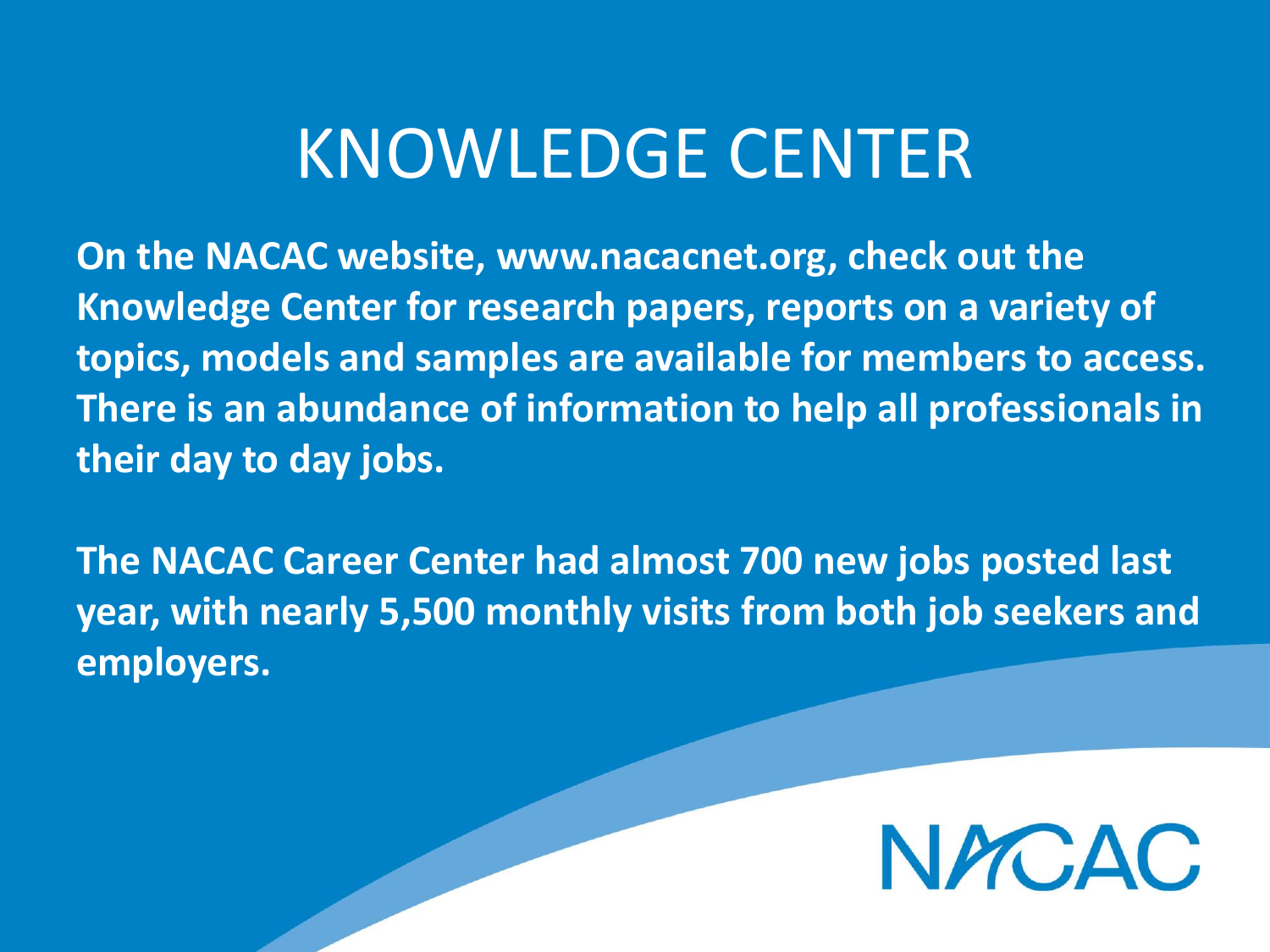### INFORMATION SYSTEMS

**The European Union General Data Protection Regulation (GDPR) begins enforcement on May 25, 2018, and it has implications for ALL organizations and businesses that collect personal data related to EU citizens. That includes colleges, universities, and schools.** 

**NACAC has been updating its technologies and business processes to ensure compliance with GDPR.** 

**Affiliate leaders should discuss the impact of GDPR for their member organizations to ensure compliancy with protecting data.** 

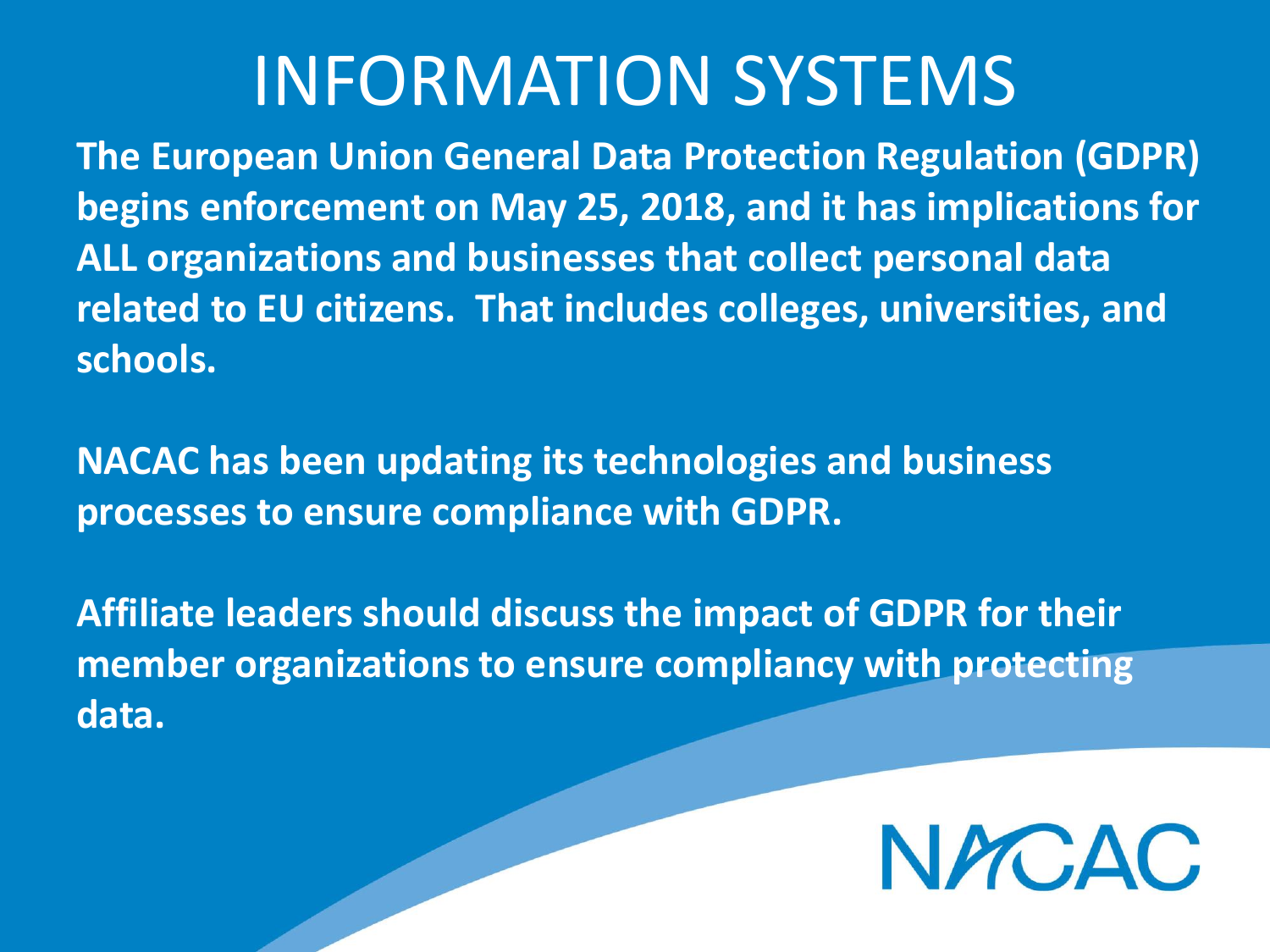NACAC National Conference in Salt Lake City September 27-29

*Registration opens in March.*